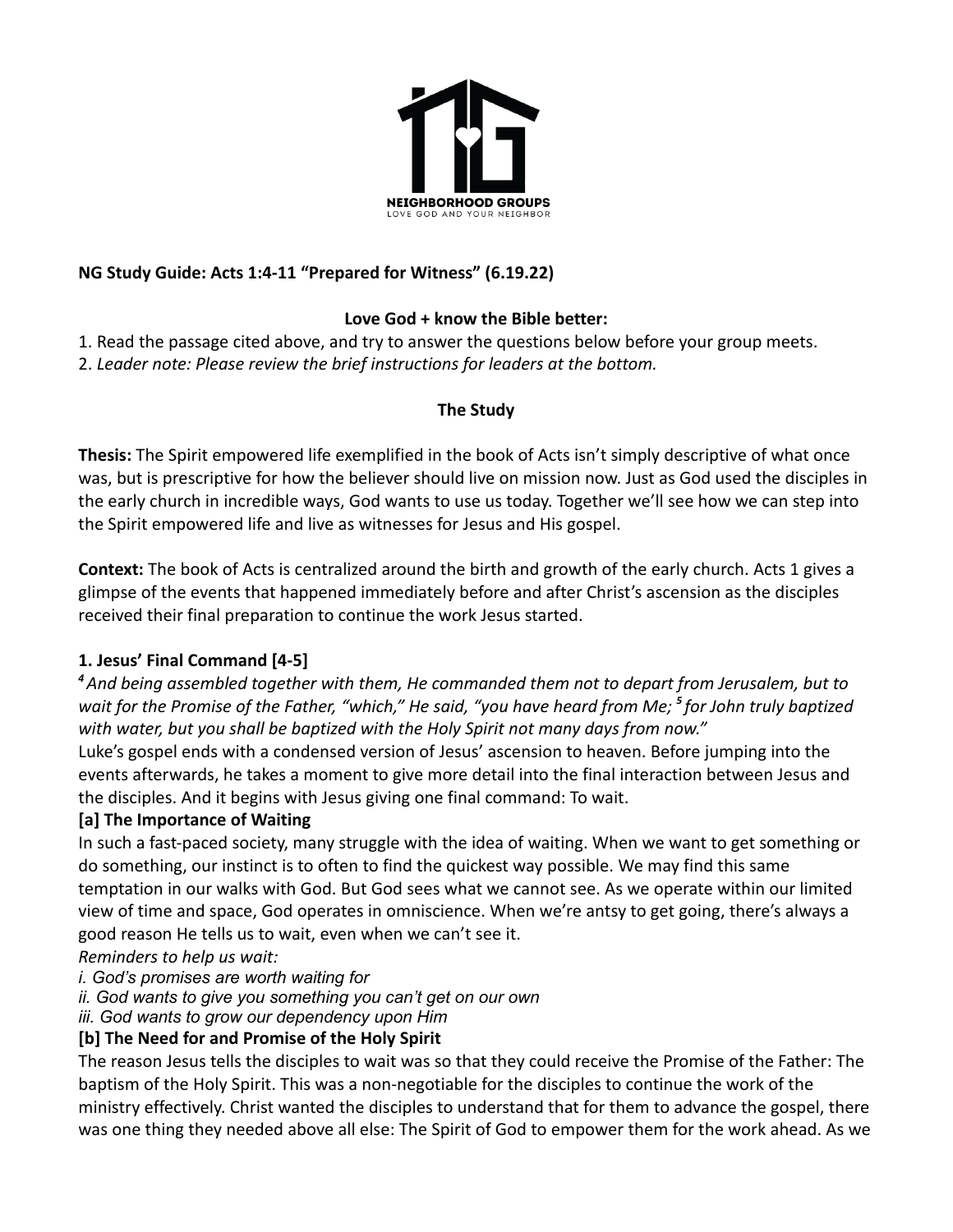endeavor to live as witnesses for Jesus, we must be mindful that it is the Spirit who leads and empowers us. Praise God that we don't have to earn the Spirit, we simply need to ask (c.f. Luke 11:9-12).

## **[c] Have Confidence that God Will Fulfill His Promises**

While we have the advantage of looking back at this new paradigm of empowerment of the indwelling of the Spirit, the fulfillment of this promise extends beyond just the promise of the Holy Spirit coming upon the people of God. Just as the disciples waited for this promise to be fulfilled, we may find ourselves waiting for God to fulfill other promises He has made to us in Scripture. As we look at moments like this of God's faithfulness recorded in His Word, it should give us confidence as we look forward to the continued fulfilment of His promises.

# **2. The Disciples Question [6-8]**

*<sup>6</sup> Therefore, when they had come together, they asked Him, saying, "Lord, will You at this time restore the kingdom to Israel?" <sup>7</sup>And He said to them, "It is not for you to know times or seasons which the Father has put in His own authority. <sup>8</sup> But you shall receive power when the Holy Spirit has come upon you; and you shall be witnesses to Me in Jerusalem, and in all Judea and Samaria, and to the end of the earth."*

## **[a] Ask God Your Questions**

All throughout Jesus' earthly ministry, the disciples asked questions. They weren't rebuked for asking their questions. In fact, it was in the asking of questions that we see some of the most memorable passages in Scripture (e.g. John 14:1-6). As we live as witnesses for Jesus, it's important for us to always be asking questions because it helps us grow. God isn't annoyed by our seeking, He welcomes it.

## **[b] Accept God's Answers to Your Questions**

Just as we should be able to boldly ask God our questions, we should humbly receive the answers that He gives. God knows how the answer our questions in the way we need, which isn't always in the way we want. *How can we learn to accept these answers?* We trust in God's authority. We may not know everything we want. However, in the uncertainty, we can trust in God's authority over all creation. Nothing happens apart from the Father's hand. As we ask questions and receive answers, the important takeaway is to trust the God is always at work to accomplish His great plan in us, through us, and for us.

## **[c] Understand How God Is Using You Now**

Jesus likely knew that this wasn't the answer the disciples hoped for. At this point, Jesus immediately reminded them that He would continue to use them even though they didn't know every detail of God's plan. Oftentimes when we have questions about "what next?", we be tempted to know every detail before we move forward. Every moment of our life is an opportunity to live as witness. As we wait for the answer to, "What happens next?", it should never come at the expense of asking and answering, "What is happening now?"

## **3. Jesus' Ascension into Heaven [9-11]**

*<sup>9</sup>Now when He had spoken these things, while they watched, He was taken up, and a cloud received Him out of their sight. <sup>10</sup>And while they looked steadfastly toward heaven as He went up, behold, two men stood by them in white apparel, <sup>11</sup>who also said, "Men of Galilee, why do you stand gazing up into heaven? This same Jesus, who was taken up from you into heaven, will so come in like manner as you saw Him go into heaven."*

#### **[a] Assurance through Eyewitness Accounts**

Luke specifically mentions that Jesus ascended "while they watched". The point is that there were eyewitnesses to the living Jesus ascending into heaven. We didn't find an empty tomb and hoped it was because Jesus was alive. His disciples saw Him, touched Him, and talked with Him, and ultimately watched Him ascend to heaven. Because of the disciples' faithful witness, we can have assurance that our God is alive and ruling on His throne.

#### **[b] Hope in Christ's Return**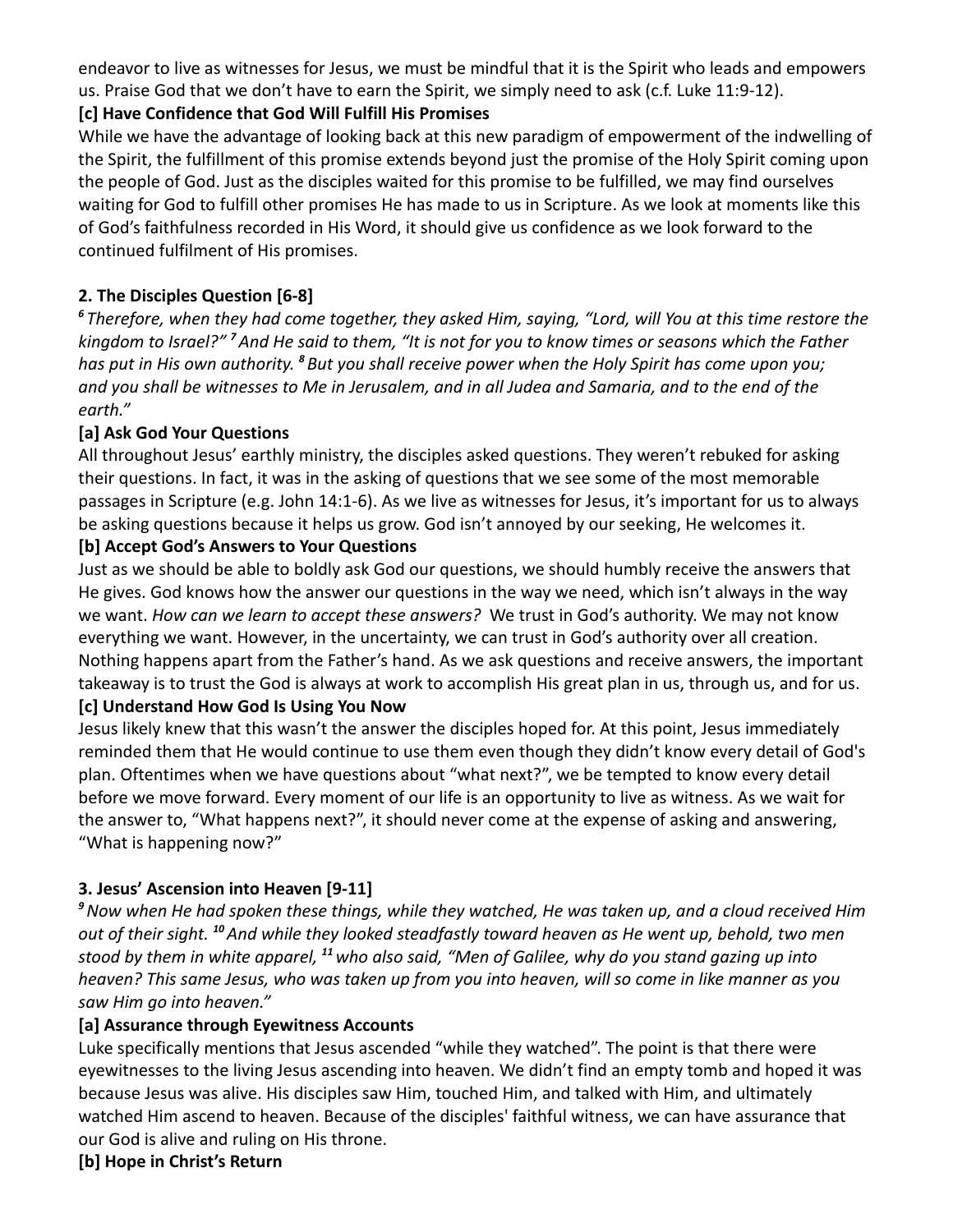As Jesus ascends into heaven, the disciples stand and stare (likely in amazement). Yet, God doesn't want us to idly stand by waiting for His return. Though we may not know the day or the hour that Jesus comes back, we should be living on mission as witnesses until He does.

## **[c] Focus on the Work at Hand**

As the disciples left this scene, they walked away knowing what Christ had called them to next. While they entered a new season and hoped in Christ's eventual return, the only thing for them to do next was to be obedient to Jesus and continue the work at hand. As believers, we live in the tension between placing our hope in heaven while being mindful of how Christ wants to use us now (c.f. 2 Peter 3:8-9).

## **Study Guide Qs**

*Q1. What benefits have you experience from waiting on God's timing?*

## *Q2. How has the Holy Spirit moved you to witnesses to others?*

## *Q3. How is Christ calling you to be a witness in this season?*

*Q4. What advice would you give to another believer to help them focus on the work at hand while still being hopeful for heaven?*

## **"Disciples Who Dig Deeper" (optional or alternative study)**

**1. The Bible Project is a great resource to help dig deeper into the book of Acts: <https://bibleproject.com/explore/video/acts-1-12/>**

**2. Be encouraged through this devotional from David Guzik on waiting: <https://www.youtube.com/watch?v=oxll8EZYsr4>**

**Love your neighbors (inside + outside the group) better:**

**1. Who would like to share how they sought to befriend or build relationship with their neighbors inside or outside the group?**

**2. Are there some needs that can provide us an opportunity to love our neighbors inside or outside the group?**

**Disciples who make disciples:**

**1. Who would like to share how they recently sought to make disciples?**

**2. Here is a disciple making idea to consider for the weeks ahead:**

**Being a witness doesn't have to be daunting. Consider some ways God is presently at work in your life and share them with those you interact with throughout your week as a means of encouragement for others and testimony of God's goodness in the lives of His people.**

## **Prayer [Loving God and Neighbors better]:**

Close the NG meeting with a time of group prayer. Encourage each participant to pray, but don't force anyone to pray. Encourage the group to keep their prayers brief so that each person can pray.